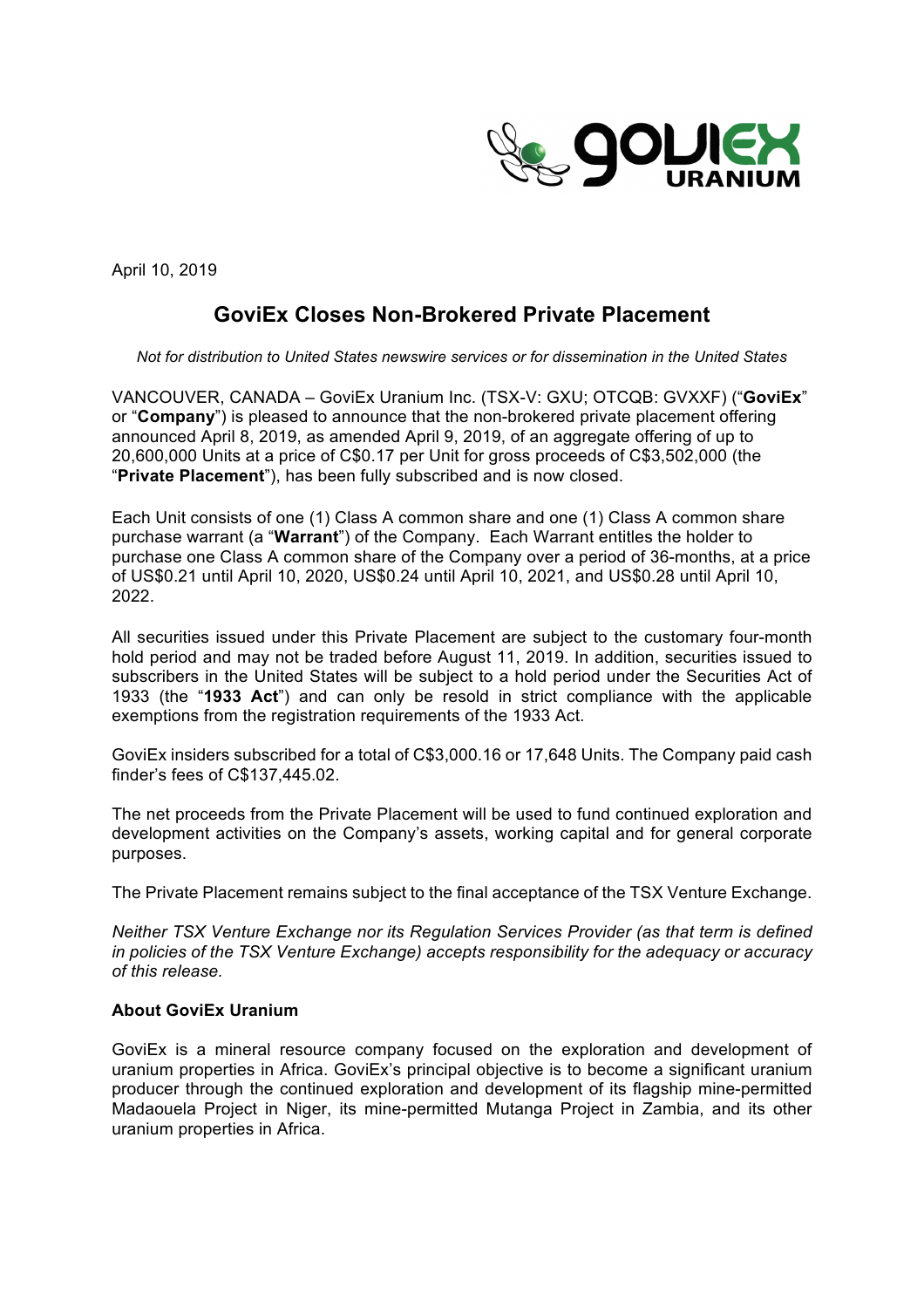## **Information Contacts**

Govind Friedland, Executive Chairman Daniel Major, Chief Executive Officer +1-604-681-5529 info@goviex.com www.goviex.com

## **Cautionary Statement Regarding Forward-Looking Statements**

This news release may contain forward-looking information within the meaning of applicable securities laws. All information and statements other than statements of current or historical facts contained in this news release are forward-looking information.

Forward-looking statements are subject to various risks and uncertainties concerning the specific factors disclosed here and elsewhere in GoviEx's periodic filings with Canadian securities regulators. When used in this news release, words such as "will", "could", "plan", "estimate", "expect", "intend", "may", "potential", "should," and similar expressions, are forward- looking statements. Information provided in this document is necessarily summarized and may not contain all available material information.

Forward-looking statements include those with respect to the Company's proposed use of the proceeds of the Private Placement.

Although the Company believes the expectations reflected in such forward-looking statements are based on reasonable assumptions, it can give no assurances that its expectations will be achieved. Such assumptions, which may prove incorrect, include the following: (i) receipt of TSX Venture Exchange final acceptance of the Private Placement will be obtained; and (ii) the price of uranium will remain sufficiently high and the costs of advancing the Company's mining projects sufficiently low so as to permit GoviEx to implement its business plans in a profitable manner

Factors that could cause actual results to differ materially from expectations include (i) the Company's failure to make effective use of the proceeds of the Private Placement; (ii) the failure of the Company's projects, for technical, logistical, labour-relations, or other reasons; (iii) the Company's inability to obtain TSX Venture Exchange acceptance of the Private Placement; (iv) a decrease in the price of uranium below what is necessary to sustain the Company's operations; (v) an increase in the Company's operating costs above what is necessary to sustain its operations; (vi) accidents, labour disputes, or the materialization of similar risks; (vii) a deterioration in capital market conditions that prevents the Company from raising the funds it requires on a timely basis; and (viii) generally, the Company's inability to develop and implement a successful business plan for any reason.

In addition, the factors described or referred to in the section entitled "Financial Risks and Management Objectives" in the MD&A for the year ended December 31, 2017, of GoviEx, which is available on the SEDAR website at www.sedar.com, should be reviewed in conjunction with the information found in this news release.

Although GoviEx has attempted to identify important factors that could cause actual results, performance, or achievements to differ materially from those contained in the forwardlooking statements, there can be other factors that cause results, performance, or achievements not to be as anticipated, estimated, or intended. There can be no assurance that such information will prove to be accurate or that management's expectations or estimates of future developments, circumstances, or results will materialize. As a result of